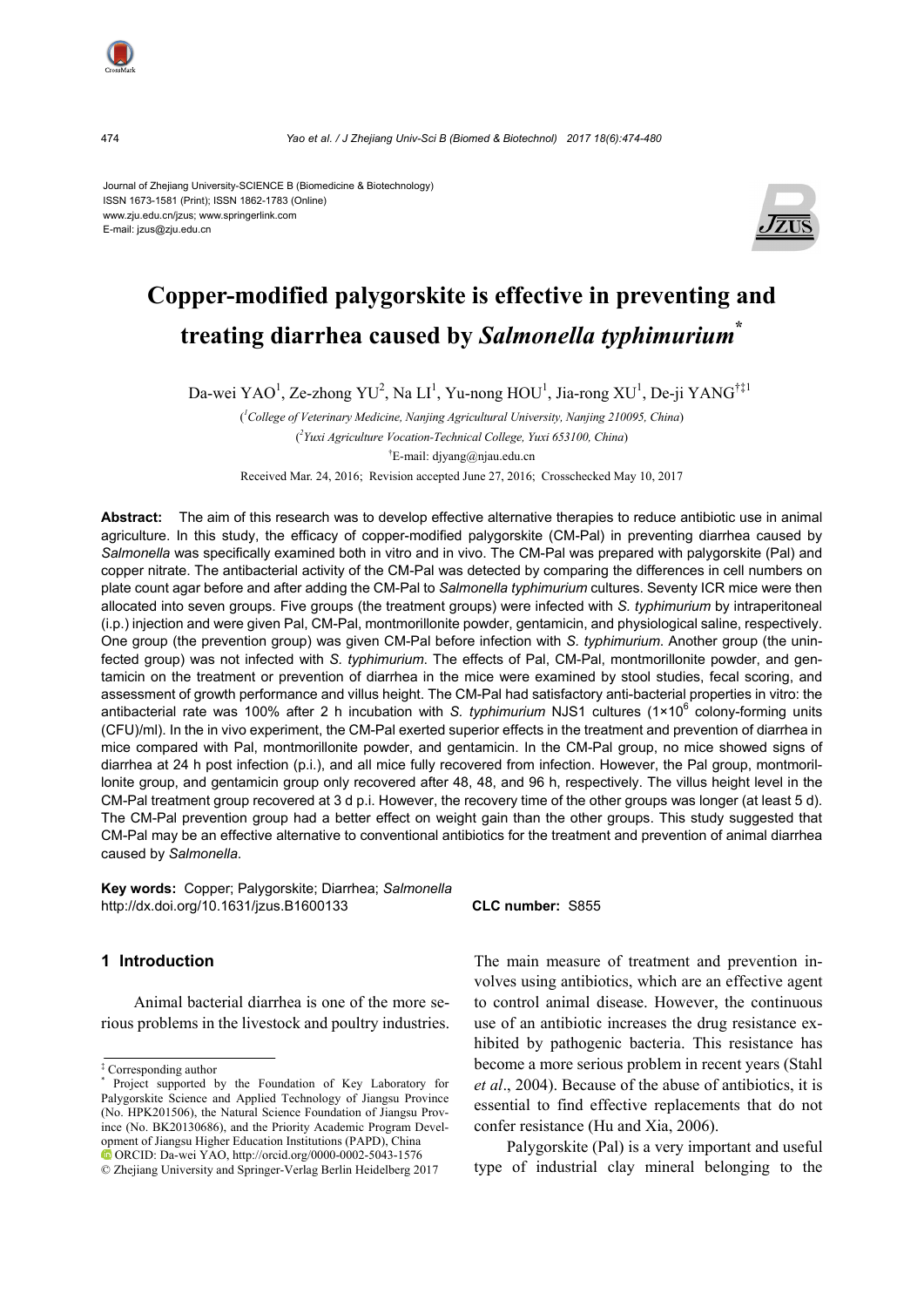phyllosilicates. This mineral has a three-layer inverted structure, and iron commonly substitutes for aluminum and magnesium in the octahedral layer (Liu *et al*., 2015). The high surface area, the charge on the lattice, and the inverted structure confer properties of absorption, cation exchange capacity, and adhesive ability (Murray, 2000). These properties make Pal widely useful in the animal industry as an aflatoxin adsorbent, a tannin adsorbent, and an excipient in pharmaceutical preparations, and as an antacid, gastrointestinal protector, and anti-diarrheic (Isabel Carretero and Pozo, 2009; 2010; Zhang *et al*., 2013).

Copper ions  $(Cu^{2+})$  have good antibacterial properties. In particular, these ions can induce the inhibition of bacterial growth and have toxic effects on most microorganisms. Copper has seen widespread use in the preparation of antibacterial materials (Faundez *et al*., 2004; Kanhed *et al*., 2014). Copperexchanged montmorillonite has antibacterial activity against *Escherichia coli* K88, and leads to improved growth performance and a decreased incidence of diarrhea in pigs (Xia *et al*., 2004; Zhou *et al*., 2004; Hu and Xia, 2006).

Considering these antecedents, this study aimed to evaluate the antibacterial and anti-diarrheic activity of copper-modified palygorskite (CM-Pal), which is characterized by the adsorptive ability of Pal and the antibacterial properties of copper.

#### **2 Materials and methods**

#### **2.1 Preparation of CM-Pal**

CM-Pal was prepared with Pal and copper nitrate as described previously, with some modifications (Hu and Xia, 2006). The Pal (Jiangsu Shenlite Biotechnology Co., Ltd., Jiangsu, China) was pretreated in a muffle furnace at 350 °C for 2 h. Then, 10.0 g sample of Pal was dispersed in 200 ml of 0.15 mol/L copper nitrate solution. The dispersion was placed on a magnetic stirring apparatus at 90 °C and 200 r/min for 6 h. The CM-Pal was washed repeatedly with distilled water to remove the dissociative copper nitrate and then dried at 105 °C to a constant weight. The CM-Pal was subsequently pulverized to a powder using a mortar and filtered using a 200-mesh strainer.

Then, 0.1 g of the powdered CM-Pal sample was placed in a microwave digestion vessel. The sample was treated with a mixture of 7 ml  $HNO<sub>3</sub>$ , 3 ml  $HClO<sub>4</sub>$ , and 1 ml  $H_2O_2$ , and the microwave digestion vessel was kept in a microwave oven (ETHOS-TC, Milestone, Italy). The digestion and quantification of the metal content were performed in triplicate by inductively coupled plasma-optical emission spectrometry (ICP-OES) (Optimal 2100DV, Pekin Elmer, USA).

#### **2.2 Preparation of the inoculum**

*Salmonella typhimurium* NJS1 was used as the challenge strain. The medium contained the following components: 10 g/L peptone (Oxoid, UK), 5 g/L yeast extract (Oxoid, UK), and 5 g/L NaCl. The cultivation was conducted in 50 ml of medium in 250-ml conical flasks maintained at 37 °C. Incubation was carried out with agitation at 200 r/min for 24 h. The cultures were centrifuged at 12000 r/min for 3 min and suspended in physiological saline. The final cell numbers were determined on plate count agar.

## **2.3 Detection of antibacterial activity of CM-Pal in vitro**

Different amounts of CM-Pal and Pal (5, 10, and 20 mg) were added into 50-ml cultures (*S. typhi* $murium NJS1, 1\times10^6$  colony-forming units (CFU)/ml) in 250-ml conical flasks, and the final concentration was 0.1, 0.2, and 0.4 mg/ml. The mixture was agitated at 200 r/min at 37 °C. Then, 1 ml of the mixture was used for detection of the total bacterial count at 0, 0.5, 1, 2, 4, and 6 h. The antibacterial rate (AR) of the CM-Pal was calculated from the difference in the cell numbers at 0 h and the others at the indicated time:

$$
AR = (N_0 - N_t)/N_0 \times 100\%,
$$

where  $N_0$  is the cell number at 0 h, and  $N_t$  is the cell number at time *t* (0.5, 1, 2, 4, and 6 h).

#### **2.4 Infection experiments**

The experiments were conducted using ICR mice (weighing 18–22 g). The animals were obtained from the Yangzhou Comparative Medicine Center (Yangzhou, China) and were kept at the animal laboratory for 5 d before the experiments. All animal experiments were approved by the Laboratory Animal Management Committee of Jiangsu Province, China.

Seventy ICR mice were divided into 7 groups (A–G). The experiment lasted for 12 d. Infection was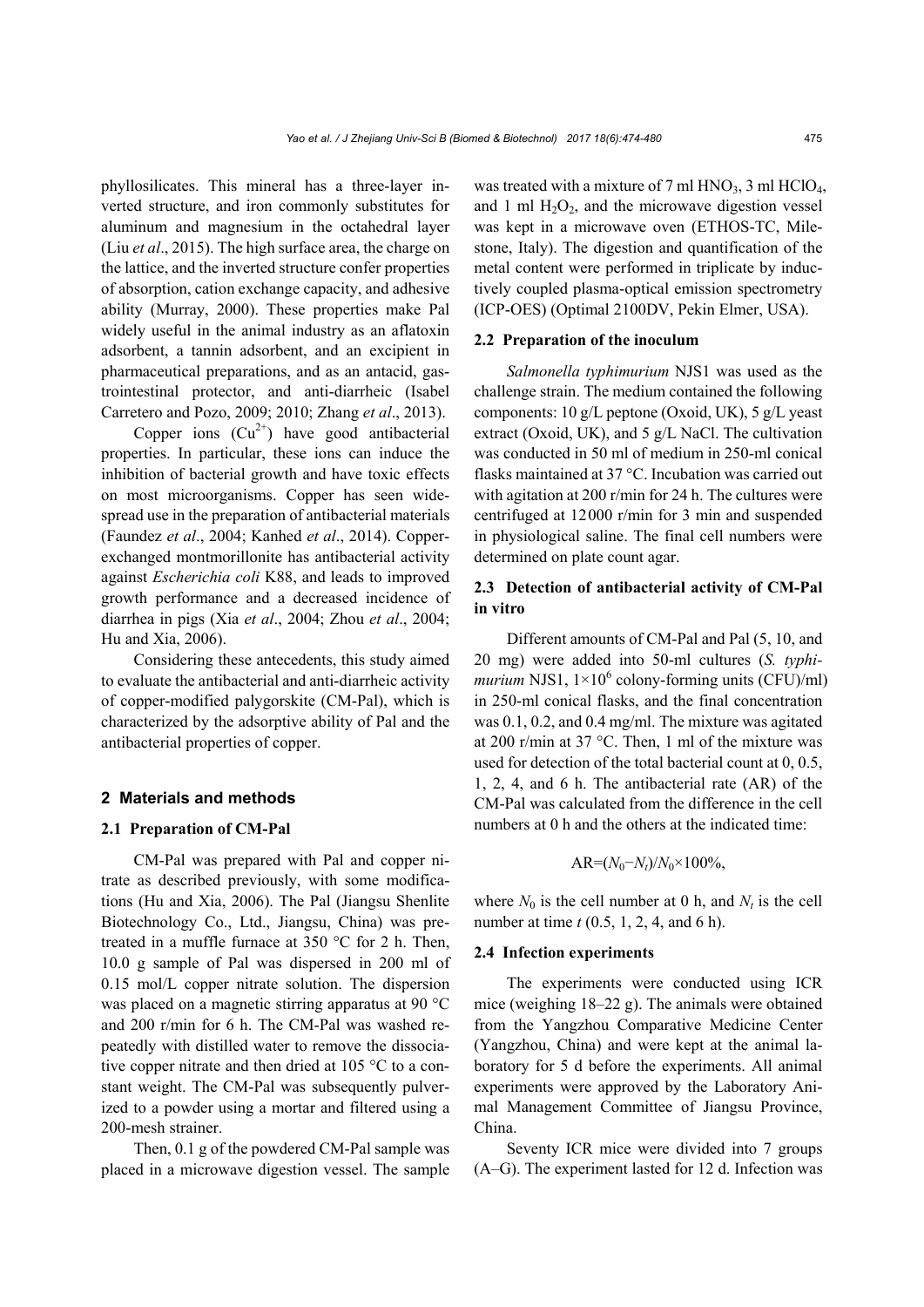induced on the 8th day by intraperitoneal (i.p.) injection of  $1 \times 10^7$  CFU in 0.5 ml of a logarithmic-phase culture of *S. typhimurium* NJS1. Pal, CM-Pal, and montmorillonite powder (IPSEN, Tianjin, China) were suspended in distilled water to a final concentration of 8 mg/ml.

Group A (CM-Pal prevention group): a total of 0.5 ml of CM-Pal (8 mg/ml) was given orally by gavage once per day for 7 d before infection. CM-Pal was not used after infection until the end of the experiment. Group B (uninfected group): physiological saline was injected on the 8th day as a substitute for infection. Group C (Pal group), Group D (montmorillonite powder group), and Group E (CM-Pal treatment group): a total of 0.5 ml of Pal (8 mg/ml), 0.5 ml of montmorillonite powder (8 mg/ml), or 0.5 ml CM-Pal (8 mg/ml), respectively, was given twice per day after infection. Group F (gentamicin group): gentamicin (Huazhong Pharmaceutical Co., Ltd., Hubei, China) (0.4 mg/ml) was administered at a dose of 0.5 ml per mouse by gavage twice per day after infection. Group G (no treatment group): a total of 0.5 ml physiological saline was given twice per day after infection.

# **2.5 Effects of CM-Pal on the treatment or prevention of diarrhea in mice**

Stools from each group were examined for the characteristics of diarrhea during the experiment. The incidence of diarrhea (%) was calculated as follows: (number of mice with diarrhea/number of all mice) $\times$ 100%. Fecal scores were determined according to the diameter of the feces on filter paper, as described previously: 1, <10 mm; 2, 10–19 mm; 3, 20–30 mm; and 4, >30 mm (Zhou *et al*., 1994). The mice were allowed free access to food and water. The growth performance (total average weight) of each group was also measured.

#### **2.6 Histopathological examination**

The mice were euthanized via an injection of napental (100 mg/kg) through the intra-abdominal route. The duodenums were removed and fixed in 10% (v/v) formalin, dehydrated with an ethanol and toluene series, and embedded in paraffin wax via a routine process. All sections were stained with hematoxylin and eosin  $(H & E)$  and were examined histopathologically using an optical microscope. To better evaluate the duodenal mucosal architecture, the villus heights were measured using the MetaMorph computer program. At least 5 villi from each mouse were measured.

#### **2.7 Statistical analysis**

The data in the tables are presented as the arithmetic mean±standard deviation (SD). Statistical analysis was performed by one-way analysis of variance (ANOVA) using Predictive Analytics Software 18.0. Duncan's multiple-range test was used, with differences considered to be significant at *P<*0.05.

#### **3 Results**

#### **3.1 Characterization of CM-Pal**

CM-Pal was produced by ion exchange processes between copper nitrate and the Pal cation. The copper concentration in the CM-Pal was 51.25 mg/g, as measured by ICP-OES.

# **3.2 Detection of the antibacterial activity of CM-Pal in vitro**

Different masses of CM-Pal were added into 50-ml cultures. The antibacterial rate of CM-Pal is shown in Table 1. The average antibacterial rate of Pal ranged between 26.56% and 56.83%. Pal had antibacterial properties to a certain degree, but CM-Pal had greater ones. As more CM-Pal was added, the antibacterial effect increased. There were no bacteria growing after 1 h (10 and 20 mg CM-Pal) or 2 h (5 mg CM-Pal) of incubation.

#### **3.3 Clinical symptoms**

Mice were infected with *S. typhimurium* NJS1, which resulted in diarrhea within 2 h of infection. All of the mice developed frequent watery stools, anorexia, and lethargy. The effects of different treatments on the incidence of diarrhea are shown in Table 2.

At 12 h post infection (p.i.), 8 of the 10 mice in the CM-Pal prevention group (Group A) still showed signs of diarrhea. At 24 h p.i., no mice had diarrhea, and the activity and feed intake of these mice increased. At 48 h p.i., all of the mice had fully recovered from the diarrhea.

None of the mice in the uninfected group (Group B) had diarrhea or clinical symptoms of diarrhea.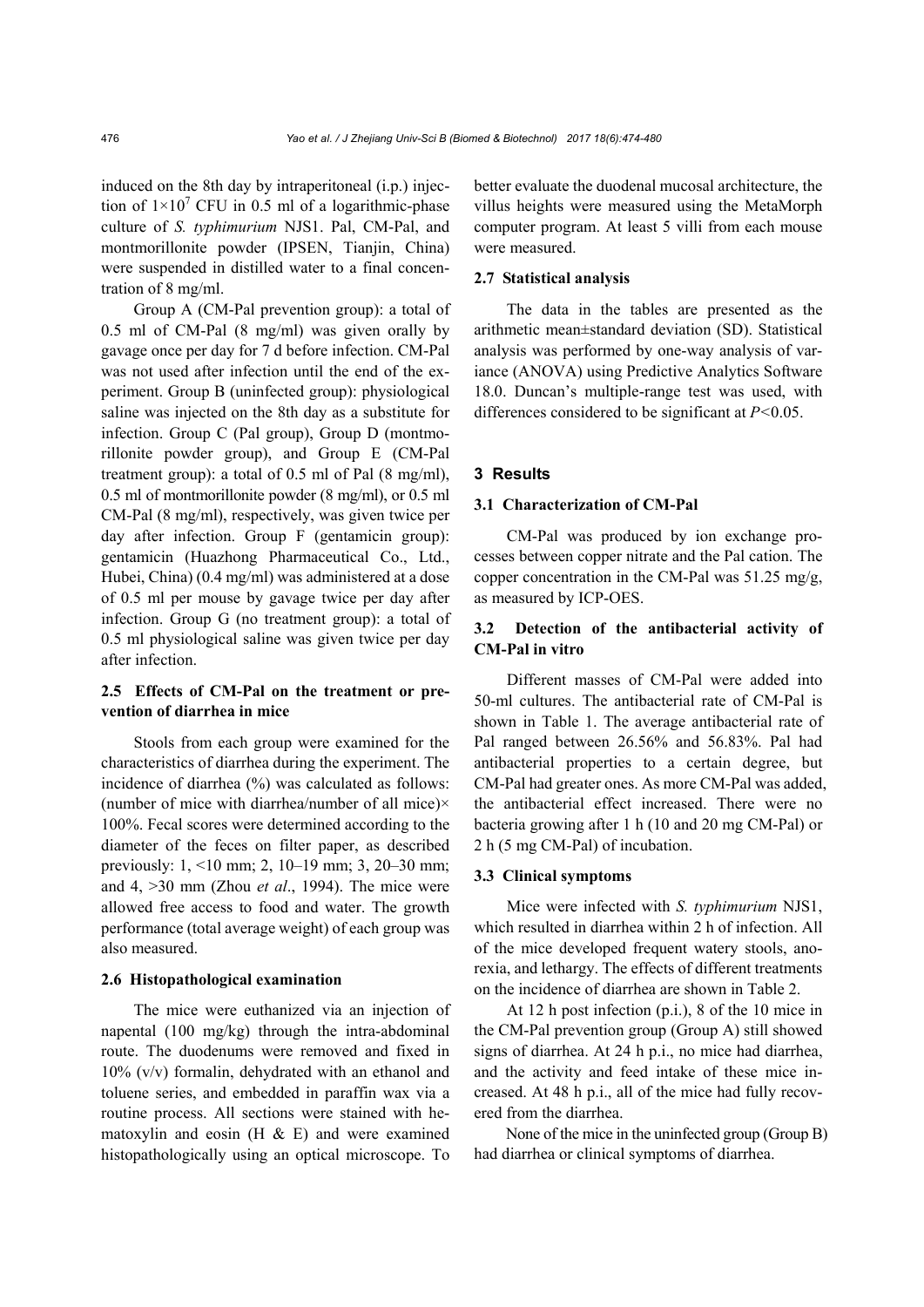| Time          | Antibacterial rate of CM-Pal (%) |                               |                          | Antibacterial rate of Pal $(\% )$ |                               |                               |
|---------------|----------------------------------|-------------------------------|--------------------------|-----------------------------------|-------------------------------|-------------------------------|
| (h)           | $0.1$ mg/ml                      | $0.2 \text{ mg/ml}$           | $0.4 \text{ mg/ml}$      | $0.1 \text{ mg/ml}$               | $0.2 \text{ mg/ml}$           | $0.4 \text{ mg/ml}$           |
| 0.5           | $72.44 \pm 0.34$ <sup>c</sup>    | 92.06 $\pm$ 0.05 <sup>b</sup> | $96.08 \pm 0.05^{\circ}$ | $26.56 \pm 0.94$ <sup>e</sup>     | $39.31 \pm 0.51$ <sup>t</sup> | $56.83 \pm 0.83$ <sup>d</sup> |
|               | $95.23 \pm 0.13^b$               | 100 <sup>a</sup>              | 100 <sup>a</sup>         | $28.61 \pm 0.95$ <sup>d</sup>     | $26.41 \pm 0.44$ <sup>e</sup> | 55.92 $\pm$ 0.79 <sup>c</sup> |
| $\mathcal{L}$ | 100 <sup>a</sup>                 | 100 <sup>a</sup>              | 100 <sup>a</sup>         | $27.38 \pm 0.85$ <sup>d</sup>     | 38.18 $\pm$ 0.94 <sup>c</sup> | $54.35\pm0.47^b$              |
| 4             | 100 <sup>a</sup>                 | 100 <sup>a</sup>              | 100 <sup>a</sup>         | $29.72 \pm 0.77$ <sup>d</sup>     | 44.74 $\pm$ 0.89 $^{\circ}$   | 54.17 $\pm$ 0.77 <sup>b</sup> |
|               | 100 <sup>a</sup>                 | 100 <sup>a</sup>              | 100 <sup>a</sup>         | $28.63\pm0.66^{\circ}$            | $46.76 \pm 0.64$ <sup>c</sup> | 53.42 $\pm$ 0.47 <sup>b</sup> |

**Table 1 Antibacterial rates of CM-Pal and Pal** 

Pal, palygorskite; CM-Pal, copper-modified palygorskite. Pal and CM-Pal were added to *S. typhimurium* cultures. The antibacterial rate was calculated from the difference in the cell numbers at 0 h and other time. The antibacterial rate was the average value±SD. Within rows, different superscripts (a–f) indicate a significant difference (*P*<0.05)

**Table 2 Effects of different treatments on the incidence of diarrhea and on fecal scores at 12 h p.i.** 

| Group | Incidence of diarrhea $(\% )$ |     |        |      | Fecal score                  |
|-------|-------------------------------|-----|--------|------|------------------------------|
|       | 12 h                          | 24h | 48 h   | 96 h | (12 h p.i.)                  |
| A     | 80                            | 0   | $_{0}$ | 0    | $1.33 \pm 0.49$ <sup>d</sup> |
| B     |                               | 0   | 0      | 0    |                              |
| C     | 90                            | 30  | 10     | 0    | $1.58 \pm 0.50^b$            |
| D     | 80                            | 30  | 10     |      | $1.31 \pm 0.47$ <sup>d</sup> |
| E     | 50                            | 0   | 0      | 0    | $1.39 \pm 0.50$ <sup>d</sup> |
| F     | 100                           | 90  | 20     | 10   | $1.48 \pm 0.63$ <sup>c</sup> |
| G     | 100                           | 60  | 50     | 50   | $1.73 \pm 0.64$ <sup>a</sup> |

A, CM-Pal prevention group; B, uninfected group; C, Pal group; D, montmorillonite powder group; E, CM-Pal treatment group; F, gentamicin group; G, no treatment group. Within columns, different superscripts (a–d) indicate a significant difference (*P<*0.05)

Nine of the 10 mice in the Pal group (Group C) had diarrhea at 12 h p.i., and 3 mice in this group still had diarrhea at 24 h p.i. At 48 h p.i., one mouse exhibited viscous feces. The activity and feed intake of this group increased until 96 h after inoculation.

The mice in the montmorillonite powder group (Group D) showed a similar curative effect on their diarrhea as the Pal group.

At 12 h p.i., 5 of the 10 mice in the CM-Pal treatment group (Group E) still had diarrhea, and certain mice began eating and drinking. At 24 p.i., no mice had diarrhea, and the activity and feed intake of the mice increased. At 48 h p.i., all of the mice had fully recovered from the diarrhea.

Among the mice in the gentamicin group (Group F), 10, 9, 2, and 1 showed signs of diarrhea at 12, 24, 48, and 96 h p.i., respectively. In the notreatment group (Group G) 5 mice still showed signs of diarrhea at 96 h p.i.

# **3.4 Effects of different treatments on the diarrhea index**

The diarrhea index (the incidence of diarrhea combined with the fecal score) at 12 h p.i. is shown in Table 2. The CM-Pal prevention group, Pal group, montmorillonite powder group, and CM-Pal treatment group experienced varying degrees of improvement in their diarrhea at 12 h p.i. Half of the mice in the CM-Pal treatment group had no diarrhea. However, all of the mice in the gentamicin group and no-treatment group still had diarrhea. The fecal scores of the CM-Pal prevention group, montmorillonite powder group, and CM-Pal treatment group were lower than the scores of the other groups (*P<*0.05).

## **3.5 Effects of different treatments on growth performance**

The average weight of each group was measured at 1, 4, 7, 9, and 12 d. There was no significant difference in body weight among Groups C, D, E, F, and G (Table 3). However, the average weight of Group A was higher than that of the other groups. CM-Pal had a good effect on weight gain.

#### **3.6 Histopathological examination**

Villi were damaged by the infection with *S. typhimurium*. Many disrupted villi were found in the intestinal lumen (Fig. 1). The values for villus height are shown in Table 4. Villus height decreased at 1 d p.i. The villus height level in the Group E recovered on 3 d p.i., whereas the recovery time of the other groups was longer.



**Fig. 1 Duodenal villus morphology uninfected (a) and infected (b)**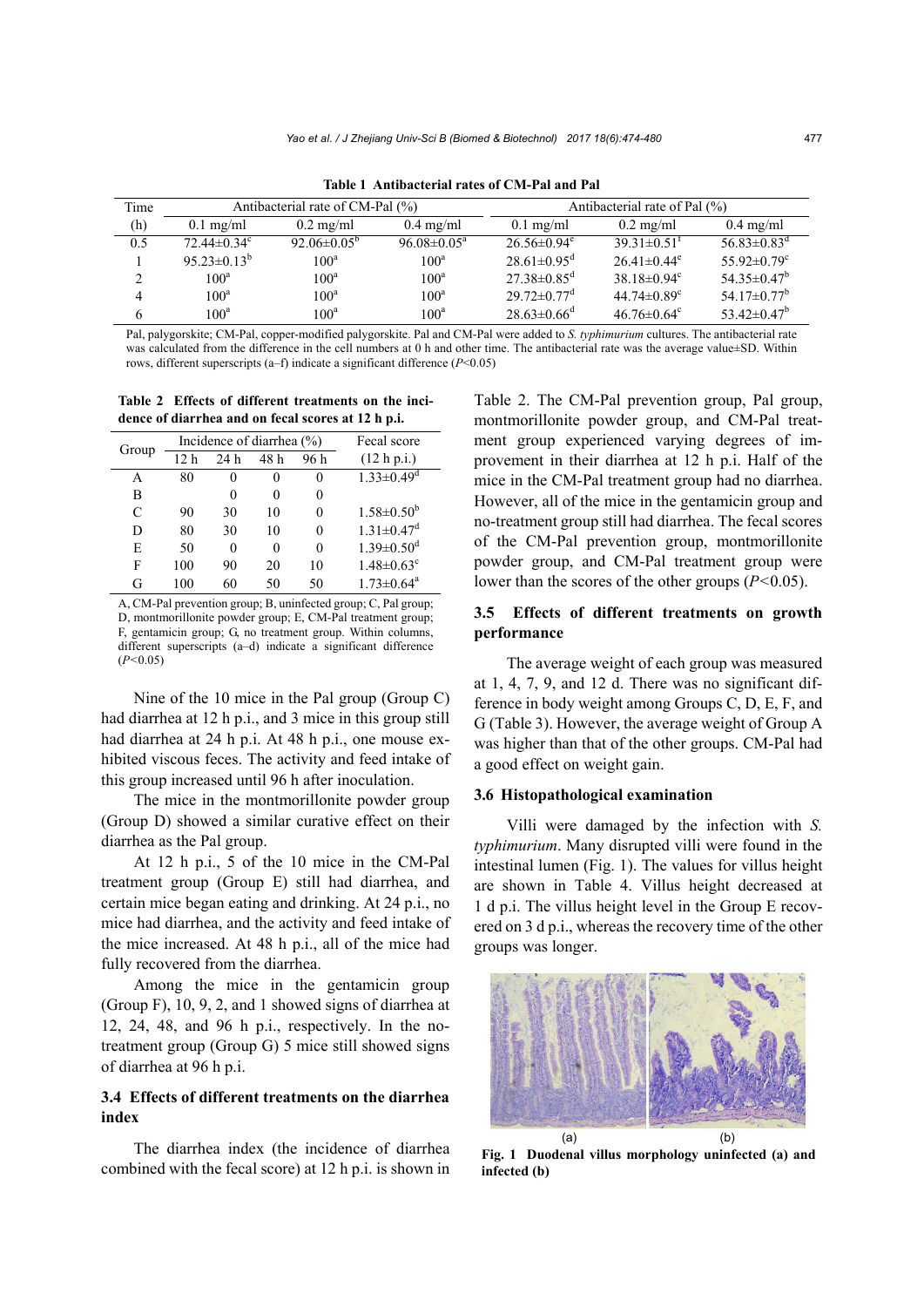| Group | Body weight (g)               |                               |                               |                               |                          |  |
|-------|-------------------------------|-------------------------------|-------------------------------|-------------------------------|--------------------------|--|
|       | 1 d                           | 4 d                           | 7 d                           | 9 d                           | 12d                      |  |
| A     | $20.39 \pm 1.22^{\text{a}}$   | $23.61 \pm 0.51$ <sup>a</sup> | $26.85 \pm 1.47^{\mathrm{a}}$ | $24.00 \pm 0.41$ <sup>a</sup> | $26.47\pm0.44^a$         |  |
| B     | $20.20 \pm 0.68$ <sup>a</sup> | $21.59\pm0.23^{ab}$           | $23.26 \pm 0.49^b$            | $25.53 \pm 0.64^a$            | $28.05 \pm 1.12^a$       |  |
| C     | $19.25 \pm 0.88$ <sup>a</sup> | $20.27 \pm 0.47^b$            | $22.04\pm0.54^{\circ}$        | $21.10\pm0.78^{\rm b}$        | $22.26 \pm 0.43^b$       |  |
| D     | $20.55 \pm 0.25^a$            | $21.18 \pm 1.41^b$            | $23.87\pm0.26^b$              | $21.39 \pm 0.55^b$            | $22.75 \pm 0.57^{\circ}$ |  |
| E     | $19.94 \pm 0.32$ <sup>a</sup> | $20.56 \pm 0.63^b$            | $22.23 \pm 0.40^b$            | $21.83 \pm 0.29^b$            | $22.49\pm0.45^{\rm b}$   |  |
| F     | $20.06 \pm 0.33$ <sup>a</sup> | $21.10\pm0.32^b$              | $23.02\pm0.31^{b}$            | 22.18 $\pm$ 0.64 <sup>b</sup> | $23.00\pm0.68^{\circ}$   |  |
| G     | $20.74 \pm 0.28$ <sup>a</sup> | $21.04 \pm 1.17^b$            | $23.90\pm0.56^b$              | $21.04\pm0.51^{b}$            | $22.53 \pm 0.27^b$       |  |

**Table 3 Effects of different treatments on the body weight of mice** 

A, CM-Pal prevention group; B, uninfected group; C, Pal group; D, montmorillonite powder group; E, CM-Pal treatment group; F, gentamicin group; G, no treatment group. Within columns, different superscripts (a–b) indicate a significant difference (*P<*0.05)

| Group | Villus height $(\mu m)$         |                                   |                                 |                                 |  |  |
|-------|---------------------------------|-----------------------------------|---------------------------------|---------------------------------|--|--|
|       | 3 d                             | 8 d                               | 10d                             | 12d                             |  |  |
| A     | $898.00 \pm 80.07$ <sup>a</sup> | $309.33 \pm 49.10$ <sup>cde</sup> | 593.00 $\pm$ 78.00 <sup>b</sup> | $672.33 \pm 36.02$ <sup>c</sup> |  |  |
| B     | $774.67 \pm 14.01^b$            | $788.61 \pm 11.09^a$              | $790.32 \pm 22.10^a$            | $789.18 \pm 12.07^b$            |  |  |
| C     |                                 | $375.33 \pm 59.23$ <sup>cd</sup>  | 419.00 $\pm$ 23.90 $^{\circ}$   | $659.67 \pm 52.62$ <sup>c</sup> |  |  |
| D     |                                 | $421.33 \pm 42.57$ °              | $393.33\pm44.84^{\circ}$        | $554.67 \pm 30.86$ <sup>d</sup> |  |  |
| E     |                                 | $548.33\pm53.89^b$                | $871.00 \pm 51.88$ <sup>a</sup> | $879.33 \pm 28.75^a$            |  |  |
| F     |                                 | $303.33 \pm 25.93$ <sup>de</sup>  | $428.67 \pm 9.29$ <sup>c</sup>  | $528.00 \pm 16.82$ <sup>d</sup> |  |  |
| G     |                                 | $206.00 \pm 16.09^e$              | $331.00 \pm 29.60^{\circ}$      | 533.33 $\pm$ 33.13 <sup>d</sup> |  |  |

A, CM-Pal prevention group; B, uninfected group; C, Pal group; D, montmorillonite powder group; E, CM-Pal treatment group; F, gentamicin group; G, no treatment group. Within columns, different superscripts (a–e) indicate a significant difference (*P<*0.05)

# **4 Discussion**

In this study, CM-Pal was produced by ion exchange processes between copper nitrate and the Pal cation. The efficacy of the CM-Pal in preventing and treating animal diarrhea caused by *Salmonella* was then examined in vitro and in vivo.

This research suggested that the CM-Pal had greater antibacterial activity than Pal in a dose- and time-dependent manner. Living organisms need  $Cu^{2+}$ at low concentrations as cofactors for metalloproteins and enzymes; however, at high concentrations,  $Cu^{2+}$ induces an inhibition of growth in bacteria (Gordon *et al*., 1994). Many researchers have suggested that  $Cu<sup>2+</sup>$  has antibacterial activity against harmful bacteria (Faundez *et al*., 2004; Hu and Xia, 2006; Kanhed *et al*., 2014). The exchange of montmorillonite with  $Cu<sup>2+</sup>$  enhances the antibacterial activity and leads to improved growth performance and a decreased incidence of diarrhea in pigs (Hu and Xia, 2006). In the research presented here, CM-Pal showed greater antibacterial activity than Pal. The density of  $Cu^{2+}$  on the Pal surface was much higher than that in solution. Therefore,  $Cu^{2+}$  bridging between the Pal particle and the bacteria plays an important role in the antibacterial activity of CM-Pal (Hu and Xia, 2006). The in vitro antibacterial test results for CM-Pal have shown its capacity to be used successfully as an inorganic antibacterial material. Inorganic antibacterial materials are more favorable than organic antibacterial materials in terms of stability, thermal resistance, safety for the user, and long-lasting effects (Karel *et al*., 2015).

Bacterial diarrhea is not easy to treat with traditional antibiotics due to antibiotic resistance. In the present study, there was one diarrheic mouse at 96 h p.i. in the antibiotic-treated group (gentamicin group), whereas all of the mice had fully recovered from the diarrhea at 48 h p.i. in the CM-Pal group. The incidence of diarrhea in the antibiotic-treated group (gentamicin group) was 100% at 12 h p.i., whereas the incidence in the CM-Pal group was only half of that. Judging from clinical symptoms and the diarrhea index (the incidence of diarrhea combined with the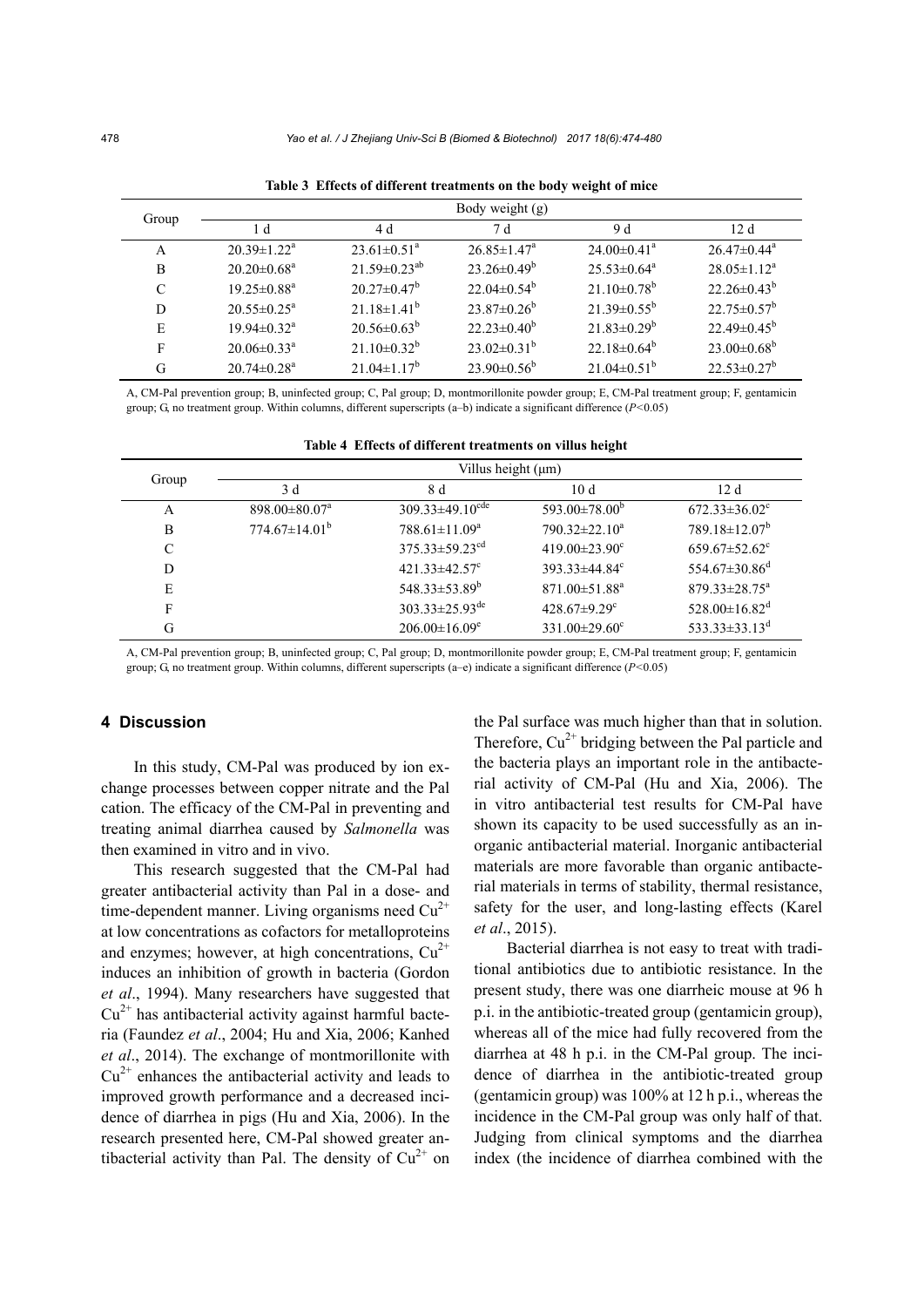fecal score), CM-Pal was an effective antibiotic substitute for the treatment of bacterial diarrhea. Pal and montmorillonite powder were somewhat effective in treating diarrhea but less effective than CM-Pal. The clinical symptoms of diarrhea include anorexia, and none of the mice wanted to eat or drink after infection. The mice in the CM-Pal treatment group were the first to eat and drink, and the recovery time was shorter in this group than in the other groups. All of these results showed that the effects of CM-Pal on the diarrhea were remarkable.

In addition to its therapeutic effect, CM-Pal had a prophylactic effect on diarrhea. Although all of the mice in the prevention group developed frequent watery stools, these mice had fully recovered from the diarrhea without any treatment at 48 h p.i.

Previous work on Pal has shown that dietary supplementation with Pal improved growth performance, ameliorated liver damage, and increased dry matter, energy and crude protein utilization (Lv *et al*., 2015). In the present study, the average weight of the prevention group, which was given CM-Pal before infection, was higher than that of the other groups. This result suggested that CM-Pal could improve growth performance.

Villi are important structures in the small intestine, which is involved mainly in nutrient absorption (Yang *et al*., 2016). The gastrointestinal tissues are the tissues that are primarily affected in animals infected with *Salmonella*. The pathogens persist and proliferate in the gastrointestinal tract and invade the sub-epithelial tissues, and mainly the ileum, leading to marked disruption of the small intestinal villus epithelial cells (Naughton *et al*., 1995). The research presented here showed a large number of desquamated and shortened villi after infection. However, the villus height in the CM-Pal group decreased at 1 d p.i. It is possible that CM-Pal could protect the villi from damage by *Salmonella*. On the one hand, the *Salmonella* is killed by the  $Cu^{2+}$  in the CM-Pal. On the other hand, the large specific surface area of Pal allows it to become distributed over the surface of the gut mucosa to form a barrier immediately after ingestion (Slamova *et al*., 2011; Lv *et al*., 2015). Pal can protect the intestinal mucosa by interacting with digestive mucus (Guarino *et al*., 2009; Zhang *et al*., 2013).

#### **Compliance with ethics guidelines**

Da-wei YAO, Ze-zhong YU, Na LI, Yu-nong HOU, Jia-rong XU, and De-ji YANG declare that they have no conflict of interest.

All institutional and national guidelines for the care and use of laboratory animals were followed.

#### **References**

Faundez, G., Troncoso, M., Navarrete, P., *et al*., 2004. Antimicrobial activity of copper surfaces against suspensions of *Salmonella enterica* and *Campylobacter jejuni*. *BMC Microbiol*., **4**:19.

http://dx.doi.org/10.1186/1471-2180-4-19

- Gordon, A.S., Howell, L.D., Harwood, V., 1994. Responses of diverse heterotrophic bacteria to elevated copper concentrations. *Can. J. Microbiol*., **40**(5):408-411. http://dx.doi.org/10.1139/m94-067
- Guarino, A., Lo Vecchio, A., Pirozzi, M.R., 2009. Clinical role of diosmectite in the management of diarrhea. *Expert Opin. Drug Metab*. *Toxicol*., **5**(4):433-440. http://dx.doi.org/10.1517/17425250902865594
- Hu, C.H., Xia, M.S., 2006. Adsorption and antibacterial effect of copper-exchanged montmorillonite on *Escherichia coli*  K-88. *Appl. Clay Sci*., **31**(3-4):180-184. http://dx.doi.org/10.1016/j.clay.2005.10.010
- Isabel Carretero, M., Pozo, M., 2009. Clay and non-clay minerals in the pharmaceutical industry Part I. Excipients and medical applications. *Appl. Clay Sci*., **46**(1):73-80. http://dx.doi.org/10.1016/j.clay.2009.07.017
- Isabel Carretero, M., Pozo, M., 2010. Clay and non-clay minerals in the pharmaceutical and cosmetic industries Part II. Active ingredients. *Appl. Clay Sci*., **47**(3-4):171-181. http://dx.doi.org/10.1016/j.clay.2009.10.016
- Kanhed, P., Birla, S., Gaikwad, S., *et al*., 2014. In vitro antifungal efficacy of copper nanoparticles against selected crop pathogenic fungi. *Mater. Lett*., **115**:13-17. http://dx.doi.org/10.1016/j.matlet.2013.10.011
- Karel, F.B., Koparal, A.S., Kaynak, E., 2015. Development of silver ion doped antibacterial clays and investigation of their antibacterial activity. *Adv. Mater. Sci. Eng*., **2015**:1-6. http://dx.doi.org/10.1155/2015/409078
- Liu, Z., Li, P., Ning, Z., *et al*., 2015. A modified attapulgite clay for controlling infiltration of reclaimed water riverbed. *Environ. Earth Sci*., **73**(7):3887-3900. http://dx.doi.org/10.1007/s12665-014-3673-z
- Lv, Y., Tang, C., Wang, X., *et al*., 2015. Effects of dietary supplementation with palygorskite on nutrient utilization in weaned piglets. *Livest. Sci*., **174**:82-86. http://dx.doi.org/10.1016/j.livsci.2015.02.004
- Murray, H.H., 2000. Traditional and new applications for kaolin, smectite, and palygorskite: a general overview. *Appl. Clay Sci*., **17**(5-6):207-221. http://dx.doi.org/10.1016/S0169-1317(00)00016-8
- Naughton, P.J., Grant, G., Ewen, S.W.B., *et al*., 1995. *Salmonella typhimurium* and *Salmonella enteritidis* induce gut growth and increase the polyamine content of the rat